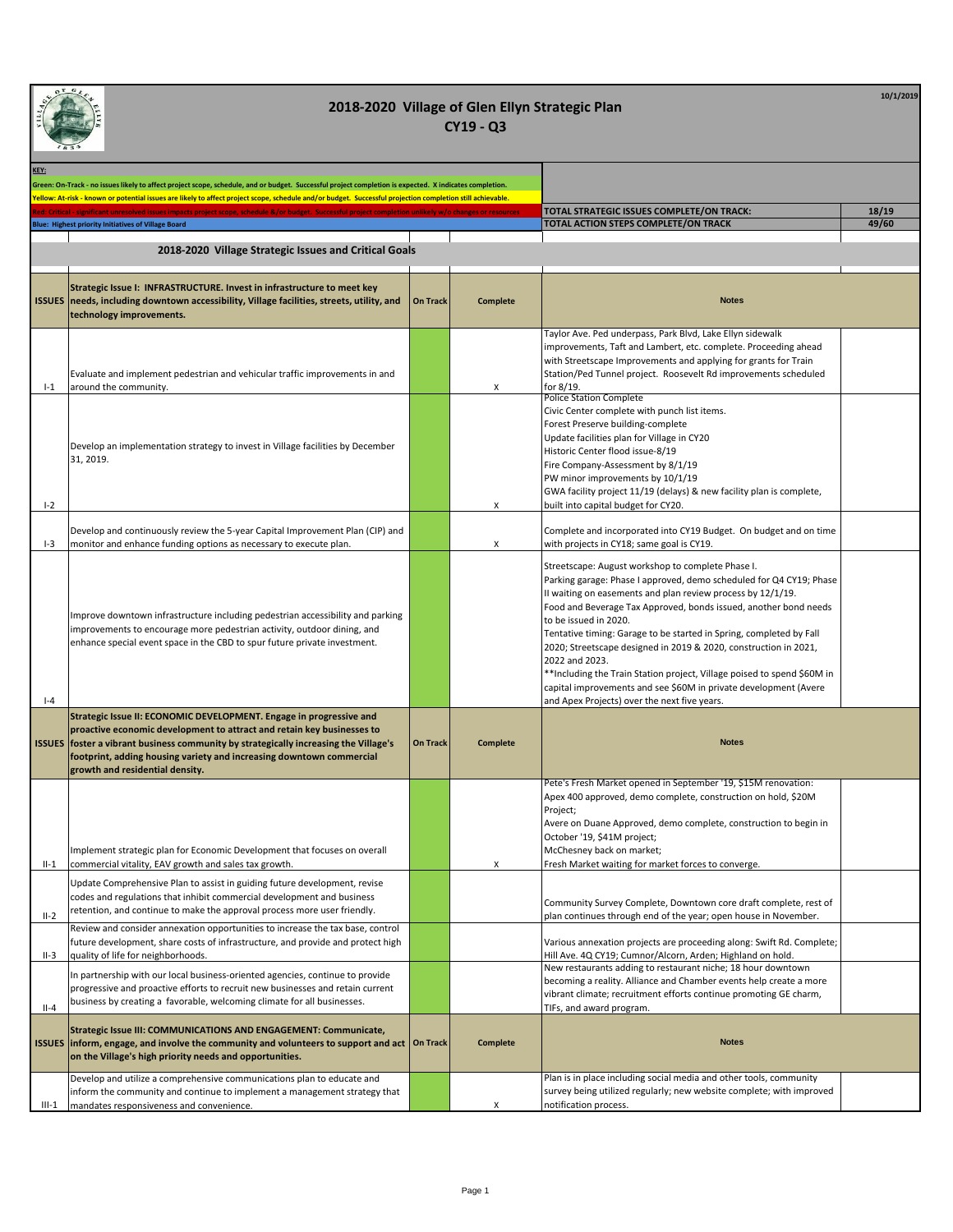

**10/1/2019**

| 1834    |                                                                                                                       |                 |                           |                                                                     |
|---------|-----------------------------------------------------------------------------------------------------------------------|-----------------|---------------------------|---------------------------------------------------------------------|
|         |                                                                                                                       |                 |                           |                                                                     |
|         | Utilize multiple communication tools to ensure the Village is engaged with                                            |                 |                           | New Website, Social Media, e-news, etc. Emergency communication     |
| $III-2$ | residents, businesses, and intergovernmental partners.                                                                |                 | X                         | includes radio station, alerting system, and sirens.                |
| III-3   | Communicate the strategic plan and priorities and ensure the Village Board and<br>Boards and Commissions are aligned. |                 | X                         | Quarterly updates on website and VB workshops.                      |
|         |                                                                                                                       |                 |                           | Completed a more formal communication plan to volunteers, Village   |
| $III-4$ | Recruit and identify meaningful roles for volunteers.                                                                 |                 | X                         | President meets with chairs a few times a year.                     |
|         | Strategic Issue IV: FINANCIAL SUSTAINABILITY. Grow revenue and focus                                                  |                 |                           |                                                                     |
|         | ISSUES spending in line with anticipated resources to meet the highest priority needs                                 | <b>On Track</b> | <b>Complete</b>           | <b>Notes</b>                                                        |
|         | and maintain the Village's AAA bond rating.                                                                           |                 |                           |                                                                     |
|         |                                                                                                                       |                 |                           | Renegotiated contracts in 2018: EMS, Refuse and water rates.        |
|         |                                                                                                                       |                 |                           | Evaluating revenue options: Food and Beverage Tax, storm water fee, |
|         | Evaluate new revenue concepts and cost controls that continue to deliver high                                         |                 |                           | and building permit fees. Food and Beverage Tax approved;           |
| $VI-1$  | quality services and necessary capital investment.                                                                    |                 | X                         | Water/Sewer Fee frozen for CY19; survey pending.                    |
|         | Complete financial monitoring including annual audits, five-year forecast, CIP,                                       |                 |                           | Budget and audit awards received.                                   |
| $VI-2$  | and Scorecard as appropriate to maintain long-term financial stability.                                               |                 | X                         | Scorecard to be completed by 10/19                                  |
|         |                                                                                                                       |                 |                           | Focused on retention and results.                                   |
|         |                                                                                                                       |                 |                           | Succession planning is ongoing within all departments.              |
|         | Ensure maximum productivity and efficiency by reviewing staffing allocations,                                         |                 |                           | Performance reviews and talent management meetings will be          |
|         | creating succession plans, motivating employees by focusing on talent                                                 |                 |                           | complete this fall determining 100% merit system.                   |
|         | development and training to empower the greatest asset in the organization:                                           |                 |                           | Assessment of overall employee engagement by 8/1 and rolling out    |
| $VI-3$  | employees.<br>Strategic Issue V: Village Links/Reserve 22 mission is to enhance the quality of                        |                 |                           | ways to improve in Q4 and next year.                                |
|         | ISSUES life in Glen Ellyn by offering outstanding recreational and dining                                             | <b>On Track</b> | <b>Complete</b>           | <b>Notes</b>                                                        |
|         | opportunities, while providing storm water protection, at no costs to the                                             |                 |                           |                                                                     |
|         |                                                                                                                       |                 |                           |                                                                     |
|         |                                                                                                                       |                 |                           | 2018 was challenging weather year, impacting golf and restaurant,   |
| $V-1$   |                                                                                                                       |                 |                           | banquet business was strong again. Restaurant renovation did met    |
|         |                                                                                                                       |                 |                           | goal of 10% increase, something to build on for 2019. '19 has been  |
|         | Develop and implement business goals and growth options to maximize profits                                           |                 |                           | slow due to very poor weather this spring. Summer was very strong,  |
|         | without sacrificing overall quality or resident/community benefits.                                                   |                 |                           | best months on record from a revenue perspective.                   |
| $V-2$   | Reposition Reserve 22 with renewed focus on quality and consistent food and                                           |                 |                           | New Management team on board and driving results. Met quality       |
|         | service.                                                                                                              |                 | $\boldsymbol{\mathsf{x}}$ | goals for the year. Need to continue to be consistent.              |
| $V-3$   | Sustain the financial stability of the business through capital planning and cash                                     |                 |                           | Cash reserve policy modified, 10-year capital plan finalized, and   |
|         | reserve policies.                                                                                                     |                 | X                         | budget plan for CY19 completed.                                     |
|         |                                                                                                                       |                 |                           |                                                                     |
| $V-4$   | Develop a comprehensive marketing plan and ensure communication and                                                   |                 |                           |                                                                     |
|         | alignment between Recreation Commission and Village Board.                                                            |                 |                           |                                                                     |
|         |                                                                                                                       |                 | X                         | New Marketing Strategist currently executing plan for 2019.         |

#### **2018-2020 Village Strategic Issues and Action Plan**

| Strategic Issue I: INFRASTRUCTURE. Invest in infrastructure to meet key needs, including downtown accessibility, Village facilities, streets, utility, and technology improvements. |                                                                                                                                                                                               |          |          |                                                                                                                                                                                                                                       |                     |  |
|-------------------------------------------------------------------------------------------------------------------------------------------------------------------------------------|-----------------------------------------------------------------------------------------------------------------------------------------------------------------------------------------------|----------|----------|---------------------------------------------------------------------------------------------------------------------------------------------------------------------------------------------------------------------------------------|---------------------|--|
|                                                                                                                                                                                     | Goal # Action Steps                                                                                                                                                                           | On track | Complete | <b>Comments</b>                                                                                                                                                                                                                       | Dept.               |  |
| $l-1a$                                                                                                                                                                              | Construct the pedestrian underpass on Taylor Ave. by December 2018.                                                                                                                           |          | x        | Project complete by December 31, 2018.                                                                                                                                                                                                | PW/<br>Admin        |  |
| $l - 1b$                                                                                                                                                                            | Complete Phase I engineering design and submit grants for the pedestrian tunnel and<br>renovated or new train station by June 1, 2019                                                         |          | x        | Team selected 18 month process to finalize design and identify<br>funding sources. Grant applications are submitted for first round of<br>grants and earmarked \$14.5M through CMP; another \$3M from<br>Metra.                       | CD/<br>PW/<br>Admin |  |
| $1-1c$                                                                                                                                                                              | Design and construct Roosevelt Rd. access improvements for the Baker Hill shopping<br>center as well as improved access south of Roosevelt Rd by September 2019.                              |          | X        | Completed just ahead of the Grand Opening of Pete's Market; better<br>access that benefits all businesses in the Baker Hill Shopping Center as<br>well as improves overall traffic flow in the area.                                  | PW/<br>Admin        |  |
| $I-2a$                                                                                                                                                                              | Complete the renovations of the Civic Center including overseeing the Innovation<br>DuPage build-out on time and on budget by May 2019.                                                       |          | x        | Expected the GMP by end of July, 2018. Construction began in<br>November including HVAC improvements. Substantial completion is<br>expected by April 25.                                                                              | All                 |  |
| $l-2b$                                                                                                                                                                              | Build out the salt dome space at the Forest Preserve Building by April 2019 and facilitate<br>the McKee House Preservation group on plans to save this historic structure by October<br>2019. |          | X        | Forest Preserve moved out by February 1, complete renovations for<br>winter 2019/20; McKee House committee is struggling raising funds,<br>update schedule for VB in Q1.                                                              | PW/<br>Admin        |  |
| $I-2c$                                                                                                                                                                              | Complete and monitor GWA infrastructure projects including Combined Heat and Power<br>(CHP) and Facilities Improvement Project (FIP) by July 2020.                                            |          |          | CHP completed, but monitoring is ongoing. Phase I of Facility Project<br>substantially completed by April 2018; Phase II deadline is now set for<br>July 2020, concerns with timing. New Facility Study draft completed<br>by 4/1/19. | PW                  |  |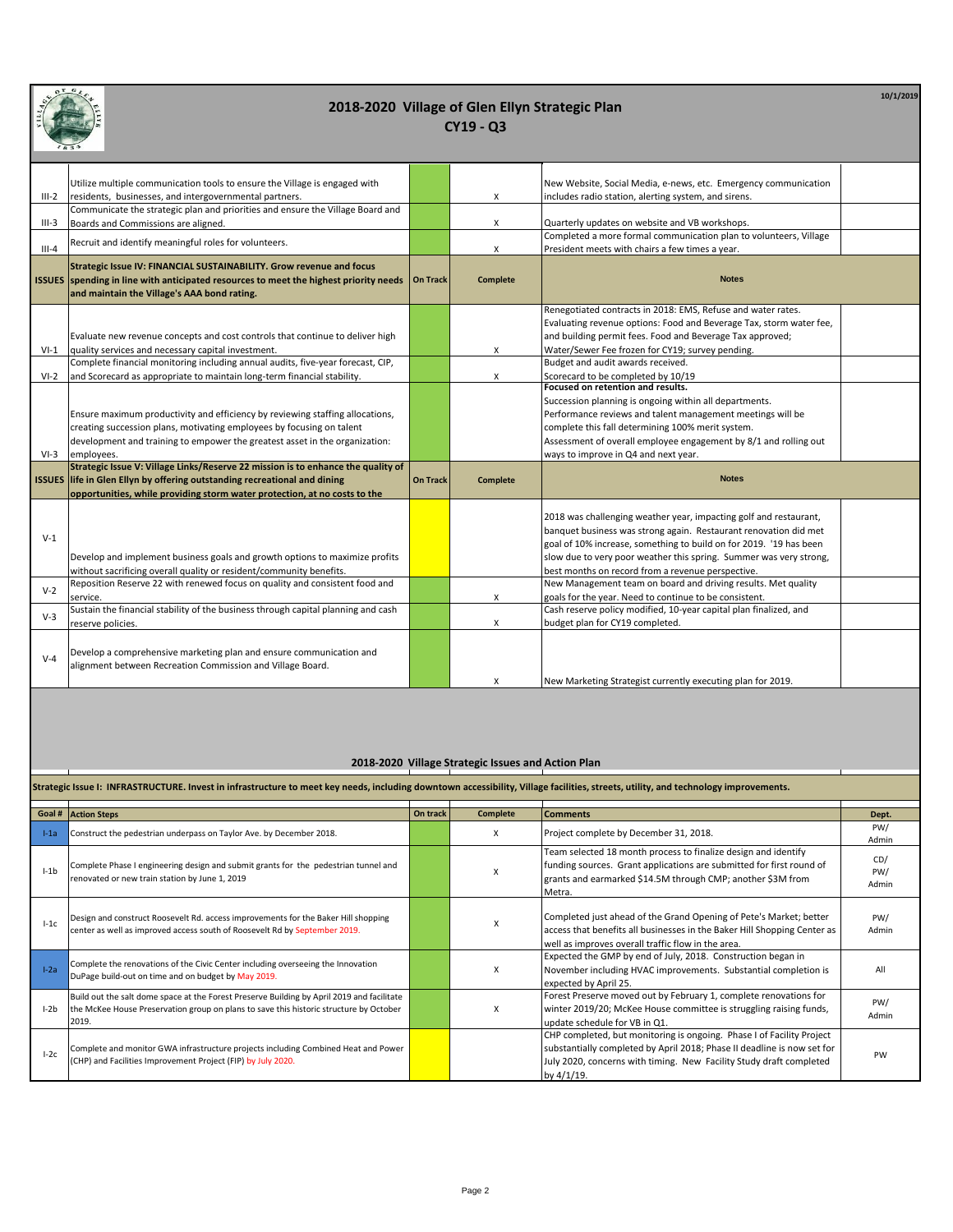

| $I-2d$ | Update the annual facilities plan that ensures annual investment in Village facilities<br>including Fire Stations, Police Station, Public Works, Village Links, and History Center by<br>December 2018.                                                                                    | X | Police Station Complete<br>Civic Center complete with punch list items.<br>Forest Preserve building-complete<br>Update facilities plan for Village in CY20<br>Historic Center flood issue resolved and they are back open for<br>business<br>Fire Company-Assessment completed and will be incorporated into<br>Facilities Study.<br>PW Building minor improvements completed<br>GWA facility project 11/19 (delays) & new facility plan is complete,<br>built into capital budget for CY20. | Admin        |
|--------|--------------------------------------------------------------------------------------------------------------------------------------------------------------------------------------------------------------------------------------------------------------------------------------------|---|----------------------------------------------------------------------------------------------------------------------------------------------------------------------------------------------------------------------------------------------------------------------------------------------------------------------------------------------------------------------------------------------------------------------------------------------------------------------------------------------|--------------|
| $I-3a$ | Execute the Capital Improvement Plan (CIP) including IT improvements, facility<br>improvements, and equipment replacement by Jan. 1, 2020.                                                                                                                                                 |   | Reoccurring annually.                                                                                                                                                                                                                                                                                                                                                                                                                                                                        | All          |
| $1-3b$ | Develop and begin to implement the Roosevelt Road water main replacement project by<br>November 2019.                                                                                                                                                                                      | x | Phase I (Nicoll Way to IL-53) Complete; other water improvements<br>scheduled for over next 5 years.                                                                                                                                                                                                                                                                                                                                                                                         | PW           |
| $I-Aa$ | Design and update utility and streetscape improvements in CBD to enhance critical<br>commercial area to allow further private investment and improve quality of life by<br>December 2019.                                                                                                  |   | CBD Utility Study completed, revised budget set at \$18M; design team<br>(Civil Tech) finalizing Phase I by January 1, 2020. New schedule: Phase<br>II approved by VB set to be completed in 2021; Construction<br>scheduled for 2021, 2022, and 2023.                                                                                                                                                                                                                                       | PW/Admin     |
| $I-4b$ | Evaluate parking garage alternatives as well as economic development partnerships that<br>would increase parking in the downtown by October 2019. Village Board provided further<br>direction to proceed with plans to construct a parking garage behind the Civic Center by<br>July 2020. |   | Apex 400 parking garage project is delayed because of court actions.<br>Civic Center project is scheduled for Plan Commission in November,<br>Village Board consideration in December, construction schedules are a<br>bit tentative                                                                                                                                                                                                                                                         | CD/<br>Admin |
| $I-4c$ | Execute implementation of Phase I of Village wayfinding plan by August 2019.                                                                                                                                                                                                               | X | First phase was installed in August 2019, final components to be<br>installed this fall. Next phase scheduled for 2021                                                                                                                                                                                                                                                                                                                                                                       | CD/PW        |
|        |                                                                                                                                                                                                                                                                                            |   | TOTAL COMPLETE/ON TARGET=TOTAL: 9/12                                                                                                                                                                                                                                                                                                                                                                                                                                                         |              |
|        |                                                                                                                                                                                                                                                                                            |   |                                                                                                                                                                                                                                                                                                                                                                                                                                                                                              |              |

**Strategic Issue II: ECONOMIC DEVELOPMENT. Engage in progressive and proactive economic development to attract and retain key businesses to foster a vibrant business community by strategically increasing the Village's footprint, adding housing variety and increasing downtown commercial growth and residential density.**

| Goal #  | <b>Action Steps</b>                                                                                                                                                                                                                                                                                                                                                                                                                                                                                                                                                                                                                                           | On track | <b>Complete</b> | <b>Comments</b>                                                                                                                                                                                                                           | Dept.        |
|---------|---------------------------------------------------------------------------------------------------------------------------------------------------------------------------------------------------------------------------------------------------------------------------------------------------------------------------------------------------------------------------------------------------------------------------------------------------------------------------------------------------------------------------------------------------------------------------------------------------------------------------------------------------------------|----------|-----------------|-------------------------------------------------------------------------------------------------------------------------------------------------------------------------------------------------------------------------------------------|--------------|
|         | Focus on key development sites in the CBD and move forward with Giesche and                                                                                                                                                                                                                                                                                                                                                                                                                                                                                                                                                                                   |          |                 | Apex 400 Approved. Litigation Pending                                                                                                                                                                                                     | CD/          |
| $II-1a$ | McChesney sites and other underutilized parcels by December 31, 2019.                                                                                                                                                                                                                                                                                                                                                                                                                                                                                                                                                                                         |          |                 | Avere Project Approved                                                                                                                                                                                                                    | Admin        |
|         |                                                                                                                                                                                                                                                                                                                                                                                                                                                                                                                                                                                                                                                               |          |                 | McChensey Project moving forward                                                                                                                                                                                                          |              |
| $II-1b$ | Review plans and work with Pete's Market to ensure their project is completed by                                                                                                                                                                                                                                                                                                                                                                                                                                                                                                                                                                              |          |                 | Plans approved by Village, permit issued and project preceding.                                                                                                                                                                           | CD/          |
|         | September 2019.                                                                                                                                                                                                                                                                                                                                                                                                                                                                                                                                                                                                                                               |          |                 | Projected to be complete by fall 2019.                                                                                                                                                                                                    | Admin        |
|         | Execute the Economic Development plan including TIF promotion, Awards                                                                                                                                                                                                                                                                                                                                                                                                                                                                                                                                                                                         |          |                 |                                                                                                                                                                                                                                           |              |
|         | Program, business retention, as well as market village events, business                                                                                                                                                                                                                                                                                                                                                                                                                                                                                                                                                                                       |          |                 | Efforts continue on all fronts; business recruitment and retention                                                                                                                                                                        | CD/          |
|         | education and promote available sites and other opportunities to grow EAV,                                                                                                                                                                                                                                                                                                                                                                                                                                                                                                                                                                                    |          |                 | efforts focused on award program, TIF Districts promotion and                                                                                                                                                                             | Admin        |
|         | sales tax and a diverse and dynamic commercial districts; monitor annually by                                                                                                                                                                                                                                                                                                                                                                                                                                                                                                                                                                                 |          |                 | development review. CBD becoming a thriving restaurant district with                                                                                                                                                                      |              |
| $II-1C$ | December 31, 2019.                                                                                                                                                                                                                                                                                                                                                                                                                                                                                                                                                                                                                                            |          |                 | good mix of entertainment and other retail options.                                                                                                                                                                                       |              |
| $II-2a$ | Engage the community in a process and update the Village's Comprehensive Plan by May                                                                                                                                                                                                                                                                                                                                                                                                                                                                                                                                                                          |          |                 | Project has begun, downtown density question to be presented to VB                                                                                                                                                                        | CD           |
|         | 2020.                                                                                                                                                                                                                                                                                                                                                                                                                                                                                                                                                                                                                                                         |          |                 | CY19 Q2. Final plan to be completed by CY19 Q3.                                                                                                                                                                                           |              |
| $II-2b$ | Implement an online building permit system to provide customer flexibility and improved                                                                                                                                                                                                                                                                                                                                                                                                                                                                                                                                                                       |          |                 | Staffing issues have delayed this project, but making some progress.                                                                                                                                                                      | CD           |
|         | service by May 2020.                                                                                                                                                                                                                                                                                                                                                                                                                                                                                                                                                                                                                                          |          |                 | New IT Staff will be reviewing options and making recommendations.                                                                                                                                                                        |              |
| $II-2C$ | Review and modify building codes, and ARC guidelines to create more flexibility for                                                                                                                                                                                                                                                                                                                                                                                                                                                                                                                                                                           |          |                 | Zoning Code modifications approved by VB; Sign Codes finalized in fall                                                                                                                                                                    | CD           |
|         | businesses by December 2019                                                                                                                                                                                                                                                                                                                                                                                                                                                                                                                                                                                                                                   |          |                 | 2018, building and ARC codes scheduled for Q4 2019.                                                                                                                                                                                       |              |
| $II-3a$ | Embrace residential and commercial annexation opportunities:<br>* Finalize the annexation of the industrial properties on the north side of Hill Ave.<br>Complete<br>*Finalize the annexation of DuPage Forest Preserve between Crescent and St. Charles by<br>March 1, 2018.-Complete<br>* Finalize the annexation of the industrial properties on the south side of Hill Ave by<br>January 1, 2020<br>*Finalize the annexation of the development on Swift Rd. through the existing pre-<br>annexation agreement. Complete<br>*Continue to pursue annexation on Cumnor by January 2020.<br>Continue to pursue annexation of areas near GWA by December 2020 |          |                 | Hill Ave. should be finalized in August on north side of street, south<br>side may take longer; St. Charles Forest Preserve approved by VB;<br>Swift Rd. is moving forward; Cumnor/Acorn is proceeding ahead; GWA<br>on hold temporarily. | CD/<br>Admin |
| $II-4a$ | Grow business relationships with economic development partners, including but not<br>limited to, Alliance of Downtown Glen Ellyn, Glen Ellyn Chamber of Commerce, Choose<br>DuPage, College of DuPage, Glen Ellyn Public Library, DuPage Convention and Visitors<br>Bureau. Ongoing.                                                                                                                                                                                                                                                                                                                                                                          |          |                 | Assist with events, Innovation DuPage, marketing and<br>communications, support COD initiatives; strengthen role with CVB.                                                                                                                | CD/<br>Admin |
| $II-4b$ | Develop a plan to include the new Innovation DuPage in our business recruitment and<br>retention efforts by January 2019 and implement plan by June 2019                                                                                                                                                                                                                                                                                                                                                                                                                                                                                                      |          | x               | Working with partners including Library, Realtors, HS, Chamber and<br>Alliance.                                                                                                                                                           | Admin        |
| $II-4c$ | Consider including additional green space (plaza/pocket parks/fire pits), sidewalk cafes, a<br>sound system, improved alleys and parking lots, and enhanced lighting in the CBD as part<br>of the streetscape improvements being considered by October 2020.                                                                                                                                                                                                                                                                                                                                                                                                  |          |                 | CBD Utility Study In Progress, will be included in Streetscape Plan.<br>Purchased 423 Main to create better accessibility for parking garage.                                                                                             | Admin/<br>PW |
| II-4d   | Partner with the Chamber and the Alliance on opportunities to encourage CBD<br>businesses to extend hours by increasing pedestrian traffic and customers through<br>special events and activities. Ongoing.                                                                                                                                                                                                                                                                                                                                                                                                                                                   |          |                 | Events and new restaurants and retail shops are achieving that goal.                                                                                                                                                                      | CD/<br>Admin |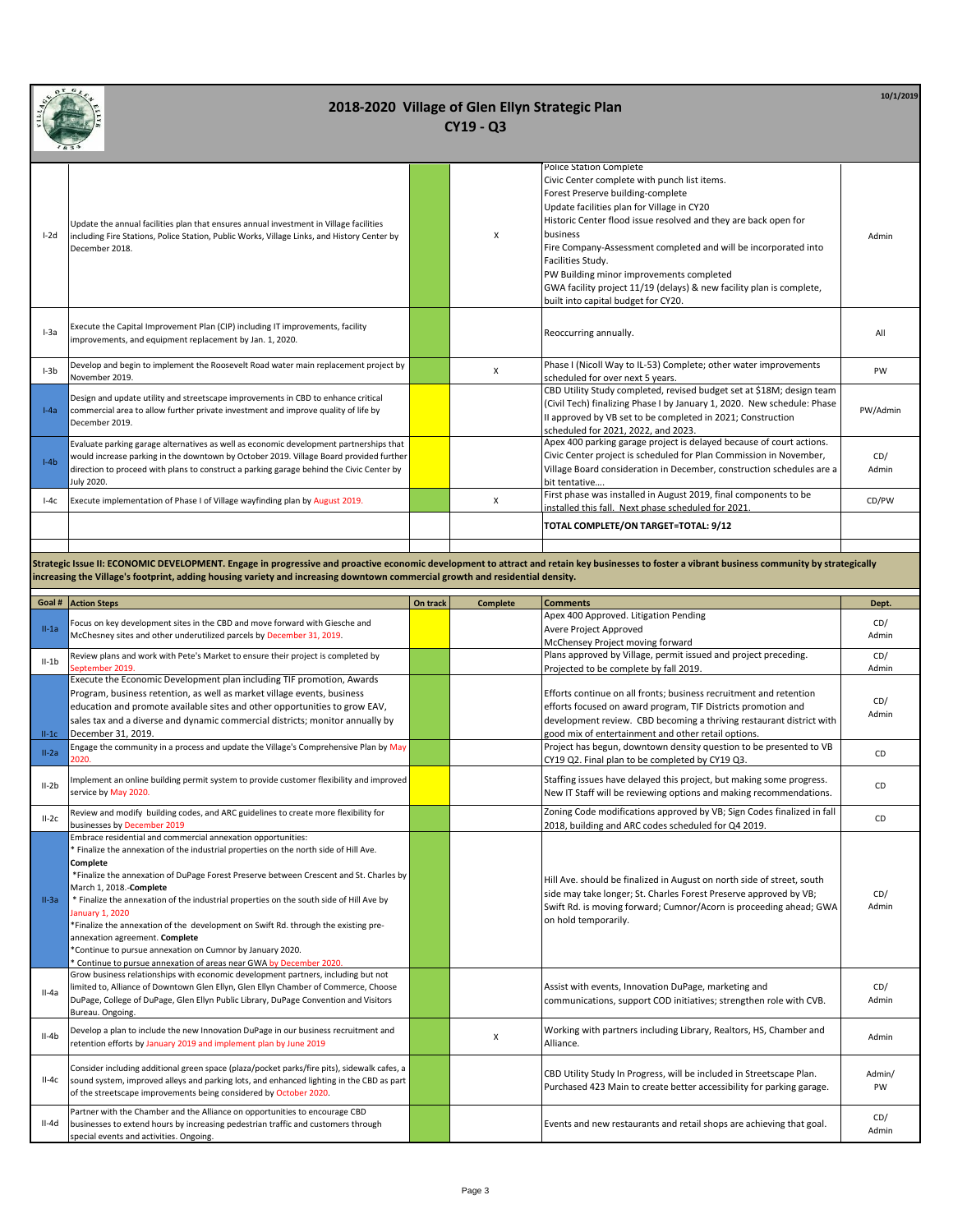| $II-4e$  | Monitor and promote a balanced approach to meeting the parking needs of the<br>community and work with the business community to educate and collaborate on<br>solutions by December 2019.                                  |          |                    | Short term parking ideas such as signage, private use, valet parking,<br>and enforcement modifications implemented. Rolled out<br>communication plan and additional modifications over next year as<br>capital projects impact downtown parking.                                                                                                                                                                                                                                                                                                                                                 | Admin/Police/Fin |  |  |  |  |
|----------|-----------------------------------------------------------------------------------------------------------------------------------------------------------------------------------------------------------------------------|----------|--------------------|--------------------------------------------------------------------------------------------------------------------------------------------------------------------------------------------------------------------------------------------------------------------------------------------------------------------------------------------------------------------------------------------------------------------------------------------------------------------------------------------------------------------------------------------------------------------------------------------------|------------------|--|--|--|--|
| II-4f    | Market and redevelop 825 N. Main property by June 2020                                                                                                                                                                      |          |                    | Proceed to buy back property and redevelop the property as a key<br>corner in the commercial district.                                                                                                                                                                                                                                                                                                                                                                                                                                                                                           | Admin/CD         |  |  |  |  |
|          |                                                                                                                                                                                                                             |          |                    | TOTAL COMPLETE/ON TARGET=TOTAL: 10/13                                                                                                                                                                                                                                                                                                                                                                                                                                                                                                                                                            |                  |  |  |  |  |
|          |                                                                                                                                                                                                                             |          |                    |                                                                                                                                                                                                                                                                                                                                                                                                                                                                                                                                                                                                  |                  |  |  |  |  |
|          | Strategic Issue III: COMMUNICATIONS AND ENGAGEMENT. Communicate with, educate and involve the community and volunteers to support and act on the Village's high priority needs and opportunities.                           |          |                    |                                                                                                                                                                                                                                                                                                                                                                                                                                                                                                                                                                                                  |                  |  |  |  |  |
|          | Goal # Action Steps                                                                                                                                                                                                         | On track | <b>Complete</b>    | <b>Comments</b>                                                                                                                                                                                                                                                                                                                                                                                                                                                                                                                                                                                  | Dept.            |  |  |  |  |
| $III-1a$ | Educate and promote the community survey as part of the strategic planning process by<br>March 2018.                                                                                                                        |          | X                  | Survey completed in October 2017.                                                                                                                                                                                                                                                                                                                                                                                                                                                                                                                                                                | Admin            |  |  |  |  |
| $III-1b$ | Conduct emergency preparedness drill annually in the new EOC and continue to promote<br>Reverse 911 system, radio station, cable station for emergency communication by                                                     |          |                    | Drill complete in October 2018. Follow up work and communicate                                                                                                                                                                                                                                                                                                                                                                                                                                                                                                                                   | PD/              |  |  |  |  |
|          | August 2018                                                                                                                                                                                                                 |          | X                  | legislative and County changes over next year.                                                                                                                                                                                                                                                                                                                                                                                                                                                                                                                                                   | Admin            |  |  |  |  |
| $III-1c$ | Continue philosophy that all customers are responded to by the village within two<br>business days with an acknowledgement of their request. - Ongoing                                                                      |          |                    | Ongoing. Periodic review in place.                                                                                                                                                                                                                                                                                                                                                                                                                                                                                                                                                               | All              |  |  |  |  |
| $III-1d$ | Develop an annual joint marketing plan with the Chamber and Alliance focused on<br>special event promotion annually by end of February.                                                                                     |          | $\pmb{\chi}$       | Reoccurs annually.                                                                                                                                                                                                                                                                                                                                                                                                                                                                                                                                                                               | Admin            |  |  |  |  |
| III-2a   | ncrease customer convenience, interaction, and improve transparency by enhancing the<br>functionality of the Village website by May 2019.                                                                                   |          | X                  | Complete, new website is much improved and public education<br>continues on how best to utilize all functions. Will be considering<br>utilizing other portals in the future such as Boards and Commissions<br>and meeting agendas.                                                                                                                                                                                                                                                                                                                                                               | Admin            |  |  |  |  |
| $III-2b$ | Monitor the success of the PW service request system (YourGOV) and evaluate<br>alternatives for other departments to utilize by December 2019.                                                                              |          |                    | PW is complete, Your Gov is available for the public. May be merging<br>with Click/Fix in future, so this could delay roll out. Admin to lead this<br>effort with Finance, Property Maintenance and Police Records as next<br>departments.                                                                                                                                                                                                                                                                                                                                                       | Admin/PW         |  |  |  |  |
| $III-2c$ | Continue to evaluate and increase opportunities for partnership with intergovernmental<br>entities. Ongoing                                                                                                                 |          |                    | Ongoing efforts to share resources & ideas, including:<br>COD: ID, Police training and range utilization, Culinary Partnership<br>Village Links;<br>Park District: reviewing property ownership, capital projects, Lake<br>Ellyn and joint purchasing;<br>Library: capital projects, payroll support<br>Schools: Space needs assistance, HS capital and parking collaboration;<br>IGA with SD 41 for water main;<br>Lombard IGA with Hill Ave. water main project;<br>Forest Preserve: Salt Storage, stormwater projects;<br>County: capital and beautification efforts, North/South bike route. | Admin            |  |  |  |  |
| $III-2d$ | Enhance social media presence and cable channel utilization as communication tools:<br>Audio, Video Aspect, Programming                                                                                                     |          |                    | Village is using various social media platforms effectively; Twitter for<br>PD; reviewing Next Door; Village Links has embraced social media:<br>Budgeted improvements to cable equipment for Q4 CY19.                                                                                                                                                                                                                                                                                                                                                                                           | Admin            |  |  |  |  |
| III-3a   | Communicate any updates to 2018-20 Strategic Plan after New Board takes over in May<br>and incorporate goals into the annual budget process -January 31, 2020                                                               |          |                    | Working with VB to develop Strategic Plan update with new VB this<br>fall/winter.                                                                                                                                                                                                                                                                                                                                                                                                                                                                                                                | Admin            |  |  |  |  |
| III-4a   | Encourage voter turnout by promoting Town Hall Meetings and the election process by<br>October 2018.                                                                                                                        |          | $\pmb{\mathsf{X}}$ | Working with Civic Betterment Party to promote activities as<br>appropriate.                                                                                                                                                                                                                                                                                                                                                                                                                                                                                                                     | Admin            |  |  |  |  |
| $III-4b$ | Continue to educate potential commissioners and recruit volunteers for meaningful roles<br>on Boards and Commissions and work with the Alliance and Chamber to foster<br>volunteerism for special events. Ongoing.          |          | Х                  | Reoccurring annually. Annual meeting with Village President and the<br>Board/Commission Chairs is schedule for February 2019. New<br>members scheduled for VB meeting in May.                                                                                                                                                                                                                                                                                                                                                                                                                    | Admin            |  |  |  |  |
| $III-4c$ | Continue to be responsive and adapt to elected officials requests for information and<br>involvement. Ongoing                                                                                                               |          | Χ                  | Continue producing Manager's Reports and conducting biweekly<br>meetings with Elected Officials; provide updates on ED, Capital<br>projects, and other important topics. New Elected Officials meetings<br>held in March/April. Developed various Work Groups to engage<br>elected officials in the planning and development phase.                                                                                                                                                                                                                                                              | Admin            |  |  |  |  |
|          |                                                                                                                                                                                                                             |          |                    | TOTAL COMPLETE/ON TARGET=TOTAL: 11/12                                                                                                                                                                                                                                                                                                                                                                                                                                                                                                                                                            |                  |  |  |  |  |
|          |                                                                                                                                                                                                                             |          |                    |                                                                                                                                                                                                                                                                                                                                                                                                                                                                                                                                                                                                  |                  |  |  |  |  |
|          | Strategic Issue IV: FINANCIAL SUSTAINABILITY. Grow revenue and focus spending in line with anticipated resources to meet the highest priority needs and maintain the Village's AAA bond rating. Evaluate the feasibility of |          |                    |                                                                                                                                                                                                                                                                                                                                                                                                                                                                                                                                                                                                  |                  |  |  |  |  |
|          | consolidating operations, services, procedures, and common tasks within and across departments and explore cost sharing partnerships with intergovernmental groups and recommend changes as part of budget process annually |          |                    |                                                                                                                                                                                                                                                                                                                                                                                                                                                                                                                                                                                                  |                  |  |  |  |  |
|          | <b>Goal IV Action Steps</b>                                                                                                                                                                                                 | On track | <b>Complete</b>    | <b>Comments</b>                                                                                                                                                                                                                                                                                                                                                                                                                                                                                                                                                                                  | Dept.            |  |  |  |  |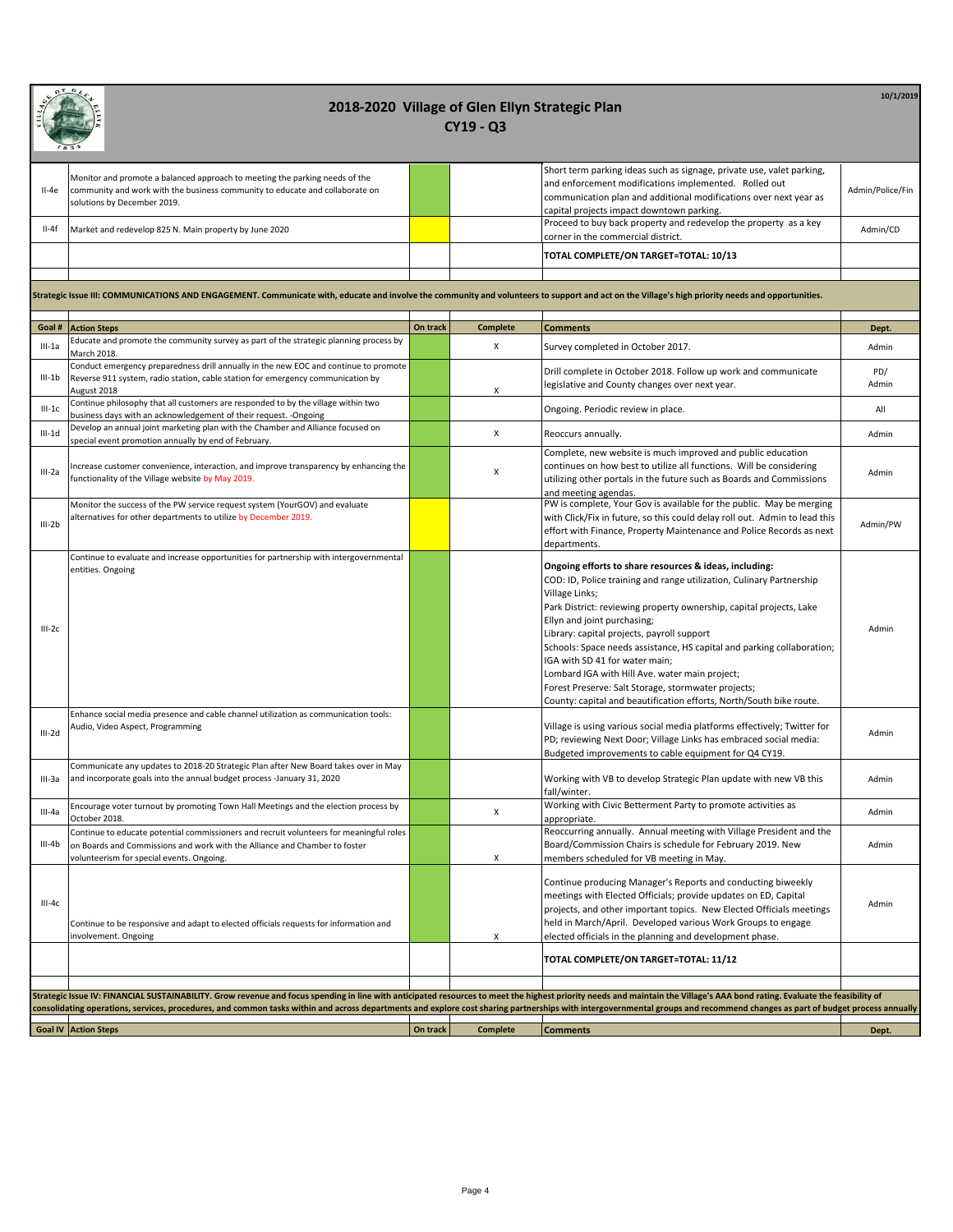| $IV-1a$ | Monitor state budget impacts and identify new revenue sources and grant opportunities<br>to address budget shortfalls including HRST increase and food and beverage tax:<br>*HRST Increase in June 2018<br>*No increase to W/S for 2019.<br>*New building permit fees went into effect on January 1, 2019 (Need to modify by Q4<br>CY19.<br>*Food and Beverage Tax went into effect on March 1, 2019.<br>*EMS Contact (3 years) took effect July 2019<br>*Issuing 3 Series of Bonds (Series 1-Complete-2018; Series 2-Spring-2020; Series 3-2022 if<br>necessary) | X        | Home Rule increase agreed to in 2018 budget, Food and Beverage Tax<br>approved for capital projects beginning March 2019. Plan to issue<br>bonds by end of year to pay for streetscape, parking garage, and Civic<br>Center renovations. Fees/Fines completed and being implemented.<br>W&S Rate Study to be started in CY19. | All               |
|---------|-------------------------------------------------------------------------------------------------------------------------------------------------------------------------------------------------------------------------------------------------------------------------------------------------------------------------------------------------------------------------------------------------------------------------------------------------------------------------------------------------------------------------------------------------------------------|----------|-------------------------------------------------------------------------------------------------------------------------------------------------------------------------------------------------------------------------------------------------------------------------------------------------------------------------------|-------------------|
| $IV-1b$ | Periodically adjust Village fees and fines to be commensurate with the cost of providing<br>services by establishing gradual and appropriate increases in line with other communities<br>by October 2018.                                                                                                                                                                                                                                                                                                                                                         | X        | Building Permit, Parking, Business registration, parking fines, and<br>other fees/fines being considered and implemented.                                                                                                                                                                                                     | All               |
| $IV-1c$ | Evaluate opportunities to utilize technology to consolidate functions, streamline work<br>processes, and deliver services more efficiently and transition the IT department by<br>December 2019                                                                                                                                                                                                                                                                                                                                                                   |          | Updating a Five-Year Plan; hires IT Director- retirement, complete<br>2019 goals including AP (delayed), building permit (delayed), LPR<br>cameras and parking kiosk projects, RMS/CAD through<br>DuComm/ETSB, and completed GIS projects including website<br>enhancements                                                   | All               |
| IV-1d   | Automate the Accounts Payable process by January 2020.                                                                                                                                                                                                                                                                                                                                                                                                                                                                                                            |          | Slow rollout continues, system working, but need Dashboard to be<br>implemented before we go 100%.                                                                                                                                                                                                                            | Finance/<br>Admin |
| $IV-2a$ | Develop a five-year Capital Improvement Plan (CIP) to guide future capital investment<br>and present to Village Board as part of annual budget process annually by August 2018.                                                                                                                                                                                                                                                                                                                                                                                   | X        | Reoccurring annually. Presented to Village Board in September '19.                                                                                                                                                                                                                                                            | Finance/<br>Admin |
| $IV-2b$ | Complete annual five year forecast by October 2019.                                                                                                                                                                                                                                                                                                                                                                                                                                                                                                               | X        | Reoccurring annually. Completed, reviewed by Finance Commission<br>and will be presented to VB at first budget workshop.                                                                                                                                                                                                      | Finance           |
| $IV-2c$ | Complete the Financial Scorecard by November 2019.                                                                                                                                                                                                                                                                                                                                                                                                                                                                                                                |          | Scheduled for Q4 CY19                                                                                                                                                                                                                                                                                                         | Finance           |
| IV-2d   | Receive the budget and audit awards from GFOA by October 1, 2019.                                                                                                                                                                                                                                                                                                                                                                                                                                                                                                 | $\times$ | Reoccurring annually.                                                                                                                                                                                                                                                                                                         | Finance           |
| $IV-2e$ | Review reserve policy for all funds by May 2018.                                                                                                                                                                                                                                                                                                                                                                                                                                                                                                                  | X        | Completed General Fund, W&S and Links/Reserve 22 were evaluated<br>and modified in 2018. Covered with Five year Forecast in 2019.                                                                                                                                                                                             | Finance           |
| lv-3a   | Create succession plans in all departments and continually review staffing allocation and<br>needs. - Ongoing                                                                                                                                                                                                                                                                                                                                                                                                                                                     | $\times$ | Discussing internally.                                                                                                                                                                                                                                                                                                        | All               |
| $IV-3b$ | Foster training, continuing education, skill development, and cross-training for personnel<br>by October 1, 2019.                                                                                                                                                                                                                                                                                                                                                                                                                                                 |          | Part of employee engagement assessment and scheduling customer<br>service training for all employees in CY19. Ethics training will be<br>scheduled in 2020.                                                                                                                                                                   | All               |
|         |                                                                                                                                                                                                                                                                                                                                                                                                                                                                                                                                                                   |          | TOTAL COMPLETE/ON TARGET=TOTAL: 10/11                                                                                                                                                                                                                                                                                         |                   |
|         |                                                                                                                                                                                                                                                                                                                                                                                                                                                                                                                                                                   |          |                                                                                                                                                                                                                                                                                                                               |                   |

**Strategic Issue V: Village Links/Reserve 22 mission is to enhance the quality of life in Glen Ellyn by offering outstanding recreational and dining opportunities, while providing storm water protection, at no costs to the taxpayer.**

|        | <b>Goal V</b> Action Steps                                                                                                                                                                                                                                                                                                                                                                                                                                                                                                                                                          | <b>On Track</b> | <b>Complete</b> | <b>Comments</b>                                                                                                                                                                                                                                                                                                                                                                                                                                                                                                                                                                                                                                                                                                           | Dept.                              |
|--------|-------------------------------------------------------------------------------------------------------------------------------------------------------------------------------------------------------------------------------------------------------------------------------------------------------------------------------------------------------------------------------------------------------------------------------------------------------------------------------------------------------------------------------------------------------------------------------------|-----------------|-----------------|---------------------------------------------------------------------------------------------------------------------------------------------------------------------------------------------------------------------------------------------------------------------------------------------------------------------------------------------------------------------------------------------------------------------------------------------------------------------------------------------------------------------------------------------------------------------------------------------------------------------------------------------------------------------------------------------------------------------------|------------------------------------|
| $V-1a$ | Generate profit to cover annual debt, execute CIP targets, build cash reserves, and meet<br>financial goals at the Village Links/Reserve 22 by January 1, 2020:<br>• Operating Revenues at \$3M in Golf; and \$2.5M in Food & Beverage including \$850K in<br>banquet sales<br>· Overall Operating Profits at 18% of Revenues, to cover debt, capital projects, and<br>maintain adequate cash reserves. Prime cost between 75% and 85%.<br>• Guest Satisfaction Rating at 4 or above, measured by online reviews, customer<br>satisfaction rating cards, and Secret Shopper program |                 |                 | Goal: Challenging year in CY18; need stronger golf year to carry over<br>into restaurant, for restaurant improvements to get results, grow off-<br>season business, maximize marketing potential, and ideally have a<br>solid spring. Banquet business still growing steadily; golf has stay<br>steady, but need more growth.<br>Result: After very slow spring, poor weather, improved marketing<br>efforts and took advantage of terrific weather this summer, highest<br>revenue months in June, July and August. Still falling short of reserve<br>policy, but debt will fall off in 2023. Customer Satisfaction Scores are<br>good; banquets business continues to grow, marketing efforts are<br>producing results. | Village Links-<br>Reserve 22       |
| $V-1b$ | Review reserve policy, future capital projects and determine a timeframe for possible<br>short-term investments in the facility by May, 2018.                                                                                                                                                                                                                                                                                                                                                                                                                                       |                 | X               | Reviewed with Rec Commission in 2019, plan for next few years.                                                                                                                                                                                                                                                                                                                                                                                                                                                                                                                                                                                                                                                            | Admin/Village Links<br>Reserve 22  |
| $V-1c$ | Evaluate catering and take-out programs as way to grow business by December 2019.                                                                                                                                                                                                                                                                                                                                                                                                                                                                                                   |                 |                 | Take Out program will be enhanced with new app; waiting on<br>researching catering program.                                                                                                                                                                                                                                                                                                                                                                                                                                                                                                                                                                                                                               | Village Links-<br>Reserve 22       |
| $V-1d$ | Develop a sales & marketing team to maximize capacity of banquet business, with a goal<br>of reaching \$1M in banquet sales by December 2020.                                                                                                                                                                                                                                                                                                                                                                                                                                       |                 |                 | Hired new Marketing Strategist who is implementing new marketing<br>plan developed by our consultant and evaluating hiring sales force.                                                                                                                                                                                                                                                                                                                                                                                                                                                                                                                                                                                   | Admin/Village Links-<br>Reserve 22 |
| $V-2a$ | Review and modify staffing structure and hire Executive Chef and Restaurant Manager to<br>improve upon employee retention, employee training, and build a quality staff to<br>implement business plan starting in March 1, 2018.                                                                                                                                                                                                                                                                                                                                                    |                 | x               | Exec Chef hired on January 5, 2018. Sous Chef hired in June 2019.<br>Holding off on replacing new Restaurant Manager.                                                                                                                                                                                                                                                                                                                                                                                                                                                                                                                                                                                                     | Admin/Village Links-<br>Reserve 22 |
| $V-2b$ | Provide consistent service and a creative culinary experience by December 1, 2019.                                                                                                                                                                                                                                                                                                                                                                                                                                                                                                  |                 | X               | Prelaunch the restaurant in mid-October with dinning room<br>renovation, new Chef and staff via a new marketing strategy. Modify<br>menu three times a year; service levels have improved.                                                                                                                                                                                                                                                                                                                                                                                                                                                                                                                                | Village Links-<br>Reserve 22       |
|        | Develop a 10-year Capital Improvement Plan that prioritizes potential renovations<br>V-3a including clubhouse, patio and/or pavilion enhancements by October 2019.                                                                                                                                                                                                                                                                                                                                                                                                                  |                 | x               | Reviewed with Rec Commission in April.                                                                                                                                                                                                                                                                                                                                                                                                                                                                                                                                                                                                                                                                                    | Village Links-<br>Reserve 22       |